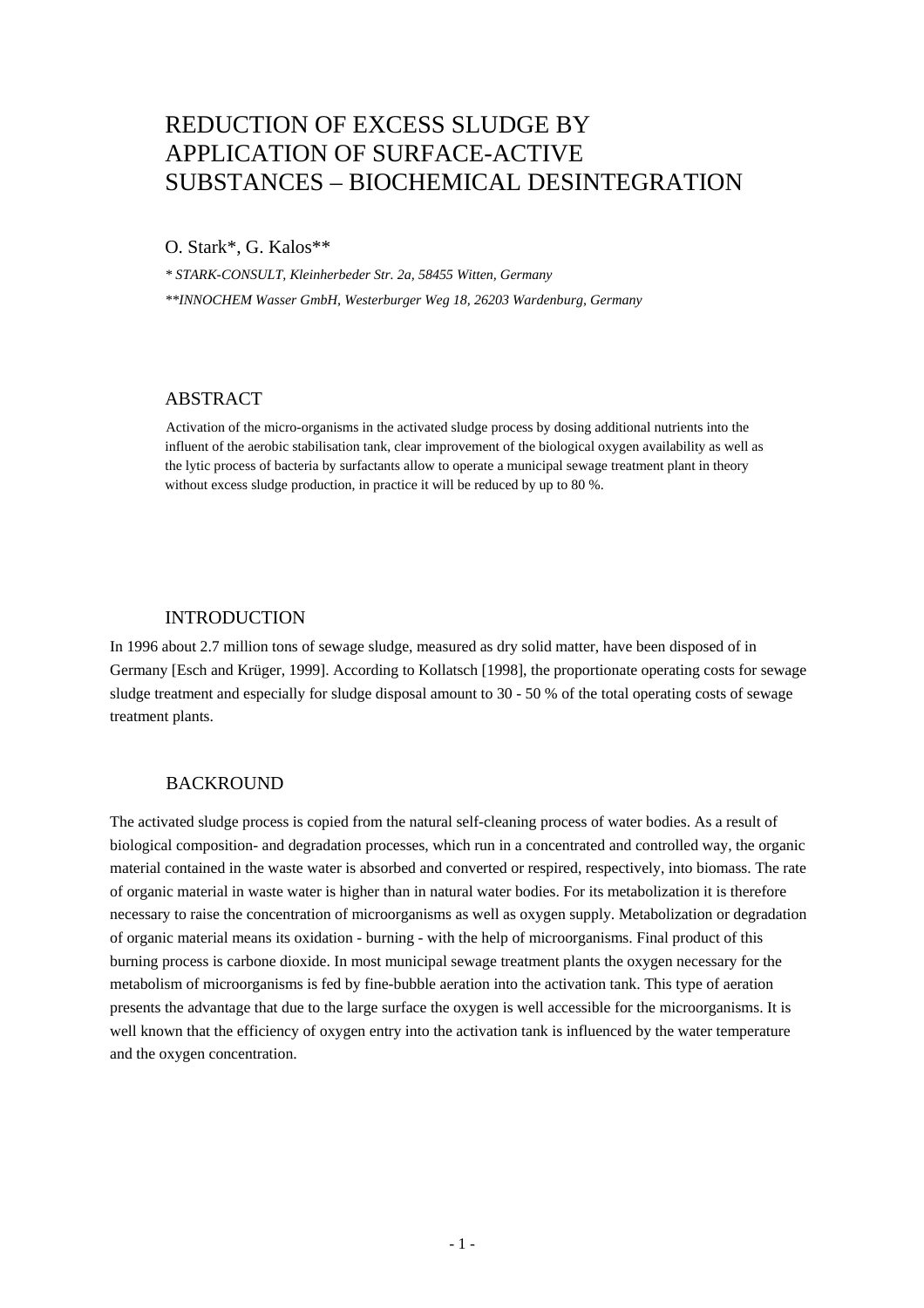

*Figure 1 Conveying distance of oxygen according to REUSS(1977), in STEINMETZ (1996)* 

Figure 1 presents the individual steps of material transport from the gas bubble into the interior of the bacterium. It can be seen that the activated sludge is a multicomponent mixture and that oxygen transportation can only be described by a multiphase system (gaseous, liquid, solid). The individual transportation steps are subject to complex interrelations between bioreactions and physical transportation mechanisms. In waste water technology it is tried with the help of the so-called  $\alpha$ -value to grasp the manifold influences of the activated sludge, i.e. the material contained in waste water, on oxygen entry. For this purpose the aeration constant under operational conditions is compared with the conditions in pure water. The studies of Steinmetz (1996) had for result that with complex waste water/sludge mixtures it is impossible to relate changes of the  $\alpha$ -value to an individual influencing factor because the numerous chemico-physical and biological factors influence each other in a very strong way.

## FRAMEWORK OF SLUDGE PRODUCTION

There is one fundamental difference between the natural biological processes occurring in the body of water and those taking place in sewage treatment plants: The sludge loading ratio in sewage treatment plants is considerably higher, due to a higher carbon charge in the inflow and a too low concentration of bacteria in the activated sludge tank, respectively. As a result there is not enough oxygen available for the biological processes, and most of the metabolism processes run rather inefficiently. The organic load of waste water is not aerated but predominantly transformed into biomass. This so-called excess sludge is continuously withdrawn from the system so that organisms with short reproduction times (bacteria) dominate. As a result the number of bacteriaconsuming organisms with long reproduction times become insufficient. Dorau [1998] proposes the thesis that the biological self-optimising processes running in municipal sewage treatment plants are constantly disturbed by interference from outside, especially by excess sludge withdrawal.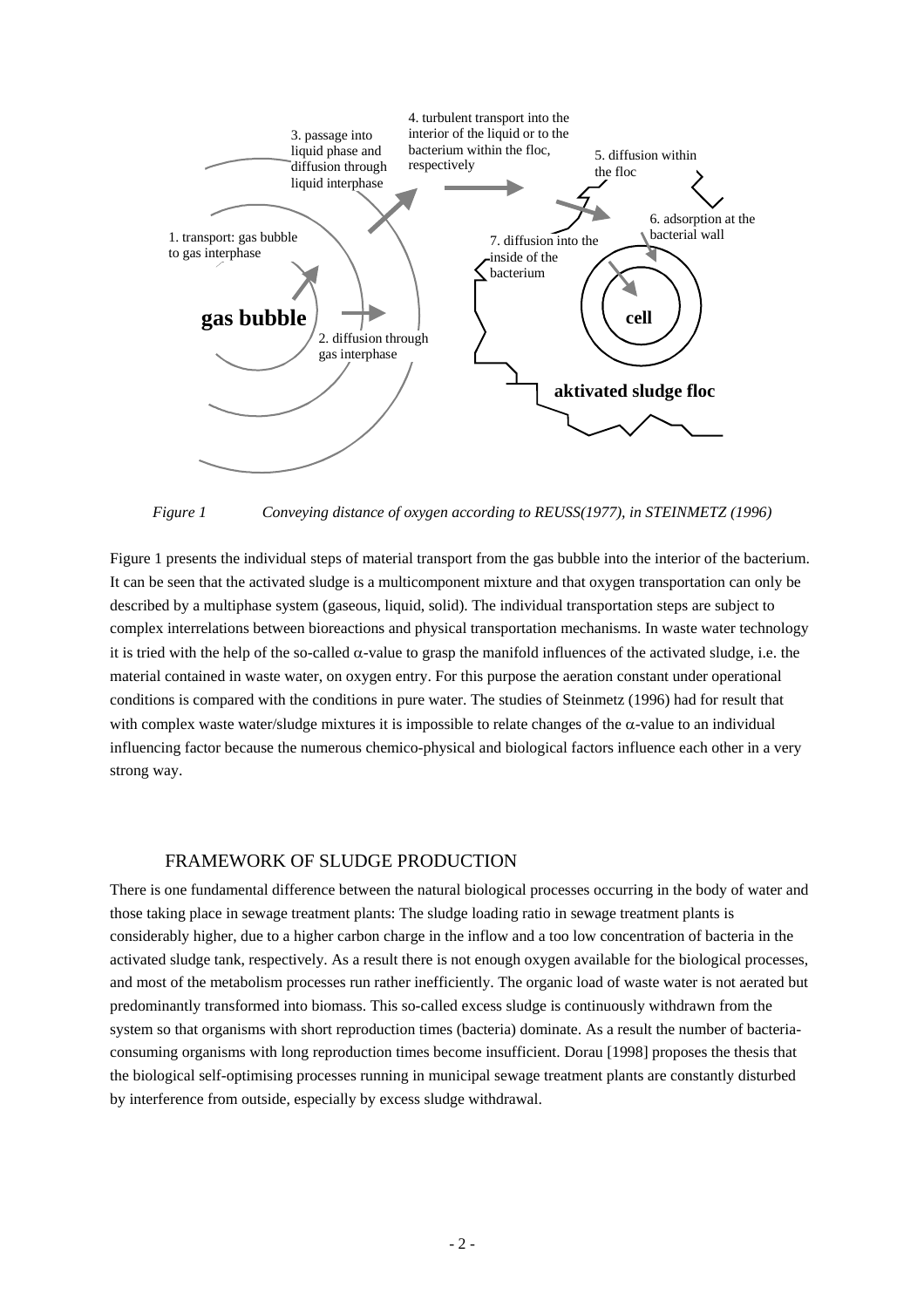#### COALESCENCE

In most municipal sewage treatment plants, the oxygen needed for the metabolism of the micro-organisms is fed by fine-bubble aeration into the activated sludge tank. The air bubbles produced at the bottom of the activated sludge tank are still very small. Rising towards the water surface, they unite to bigger ones, as a result of hydrostatic pressure, and thus reduce their specific surface. (see Figure 2).



*Figure 2 Influence of surfactant on the coalescence behaviour* 

This phenomenon is called coalescence; it makes itself felt the more clearly the smaller are the air bubbles originally formed [Diesterweg et al., 1978]. Besides the diminishing specific exchange surface, the coalescence rate grows with increasing bubble size [Müller et al., 1978]. This is among others the reason for the low efficiency of most aeration systems which is only 5 - 15 % related to the total oxygen quantity fed [Imhoff, Imhoff, 1993]. Moreover, the tendency towards coalescence is strongly influenced by certain material contained in the waste water [Diesterweg et al., 1978, p. 3]. But in practical operation the coalescence behaviour is often only insufficiently taken into account [Diesterweg et al., 1978].

#### SURFACTANTS – SURFACE-ACTIVE SUBSTANCES

According to Steinmetz [1996], under the notion *surface-active agents or surfactants* are subsumed organic compounds with a lipophilic hydrocarbon residue and a hydrophilic functional group, which due to their chemical properties reduce the surface tension of aqueous systems. The hydrophilic groups align themselves in such a way that they are in contact with the water. The lipophilic groups try to avoid the contact with water (see Figure 3). Coalescence can be changed positively by surfactants. Surfactants may differ a lot, but only few of them are suited to be applied in waste water treatment. Clear inhibition of coalescence can be reached e.g. with sodium choride [Zlokarnik, 1979 and 1980]. Steinmetz [1996] points out that the influence of surfactants on the oxygen transfer coefficient depends to a large extent on the surfactant concentration. So-called bio-surfactants are especially suited to be applied in activated sludge tanks because they are biodegradable and highly effective already in low concentrations. Bio-surfactants are lipids or lipid derivatives which are synthesised by microorganisms during their growth phase.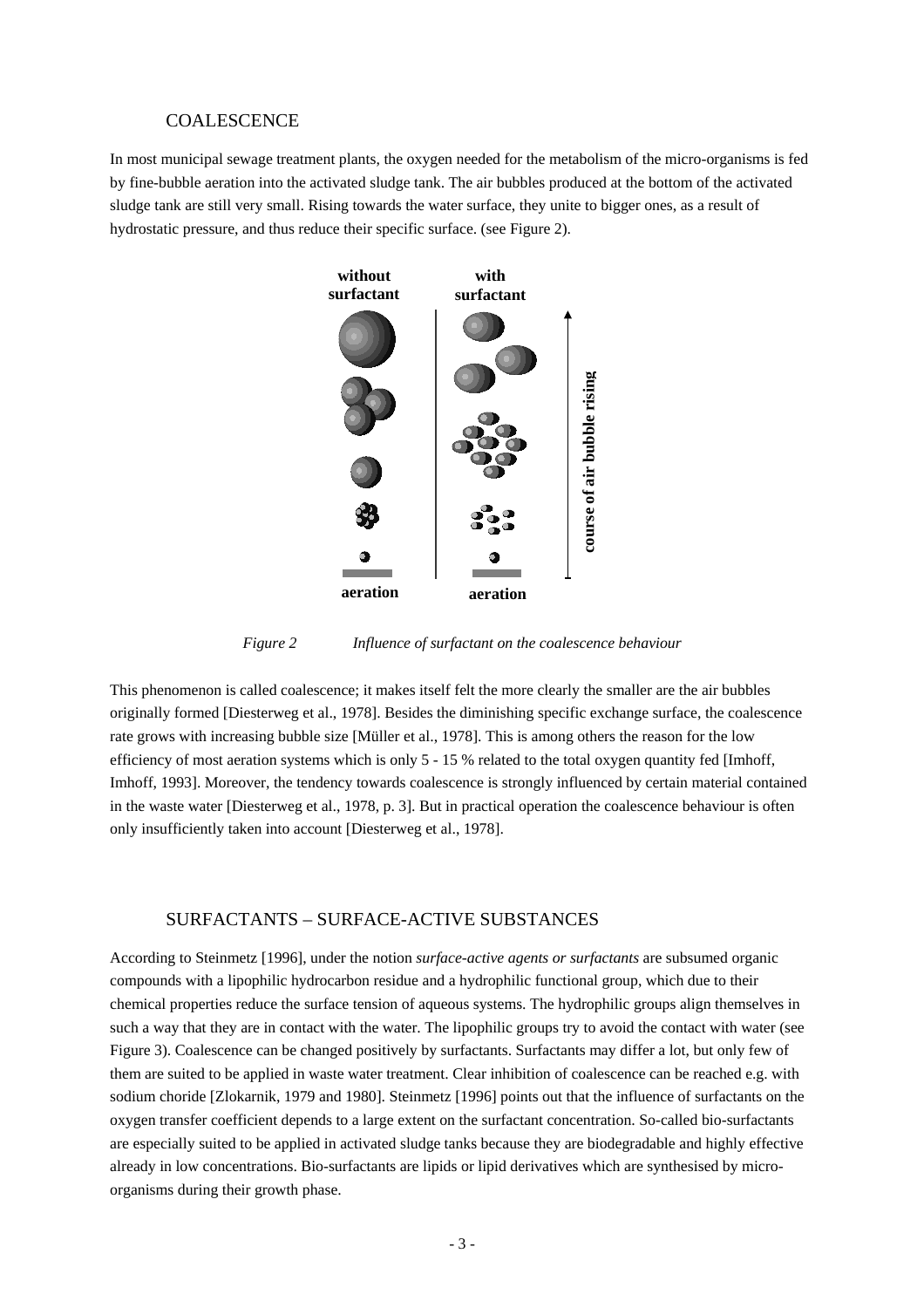Therefore only such surfactants are suited which are highly effective already in low concentrations. Surfactants have in common that they reduce the surface tension in liquid/gaseous mixtures so that the shape of the air bubbles changes. The initial globular shape becomes slightly spherical (see Figure 2).



*Figure 3 Influence of surfactant on mass transfer* 

In addition coalescence is delayed in time (coalescence inhibition). Thus the surface available is larger and more oxygen can go into solution. Applying surfactants oxygen use can be increased to nearly 20 %. This corresponds to an average aeration efficiency of 10 % – an increase by 100 %. Steinmetz [1996] found out that besides the material contained in waste water, biological processes - first of all metabolic processes - also clearly influence the oxygen transfer: a connection which in waste water treatment normally is ignored or only insufficiently noticed.

# LYTIC PROCESSES – BIOCHEMICAL DESINTEGRATION

Besides this purely physical effect, a biochemical effect results from the addition of surfactants, which is described in the following: According to Mudrack and Kunst [1991], the nuclear zone of an activated sludge floc is surrounded by a mucilaginous matrix. Therefore only those floc parts participate actively in the aerobic purification process which not only allow dissolved pollutants to diffuse but also oxygen. In the mucilaginous matrix excreted by the bacteria, living as well as perished organisms are found. While the fringe areas of the activated sludge floc are well supplied with oxygen, oxygen deficiency is often found in its interior. Applying surfactants the matrix described is attacked, parts of the matrix break off and more floc parts are able to take part in the purification process. Perished bacteria are released and can be metabolized (see Figure 4). In addition the oxygen is able to better diffuse into the interior of the flocs.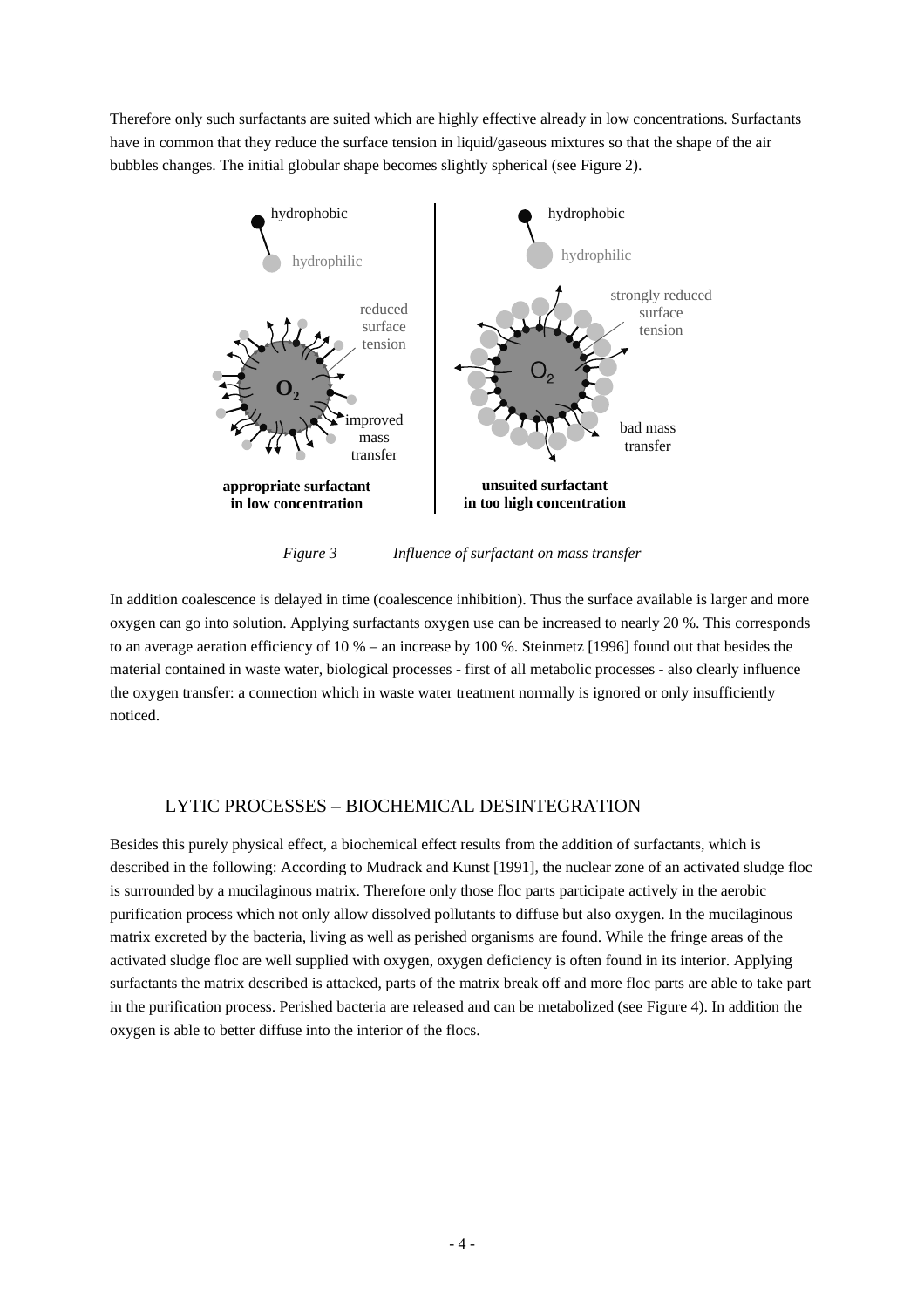

*Figure 4 Influence of surfactants on activated sludge* 

# OXYGEN PARTIAL PRESSURE AND EXCESS SLUDGE PRODUCTION

The direct dependence of excess sludge production on oxygen partial pressure is described by Hartmeier et al. [1971]. Staab [1997] points out that excess sludge production on principle depends on the sludge loading rate. According to his findings the excess sludge production is reduced due to increased oxygen partial pressure which results from lower sludge loading. Imhoff and Imhoff [1993] describe low-loaded oxidation ditches in which the organic components of the activated sludge are microbially degraded to a far-reaching extent, due to decreasing sludge loading after long aeration phases. It is generally known that with the Deep Shaft Process and utilization of pure oxygen the sludge loading and, with this, the excess sludge volume are reduced, compared to conventionally aerated activated sludge plants [Hansen et al., 1996; Hegemann, 1974].

While the fringe areas of an activated sludge floc are well supplied with oxygen, a deficiency of oxygen is often found in its interior. Excess sludge production directly depends on the oxygen partial pressure. Increasing the oxygen availability in the activated sludge tank results in higher oxygen partial pressure so that the deeper layers of the activated sludge floc, too, are sufficiently supplied. The inside layers also take part in aerobic decomposition and increase the potential for aeration of endogenous substances (see Figure 5).

Besides oxygen supply and temperature, the growth rate or the activity of the microorganisms, respectively, are influenced by nutrient supply. For optimal cell growth it is decisive that nutrients are available in a certain ratio, e.g. nitrogen : phosphorus = 10:5 [Mudrack, Kunst, 1991], and that a sufficient quantity of trace elements is present. Therefore addition of selected nutrients allows to promote aerobic bacterial populations and thus to dominate anaerobic microorganisms [Schlegel, 1992].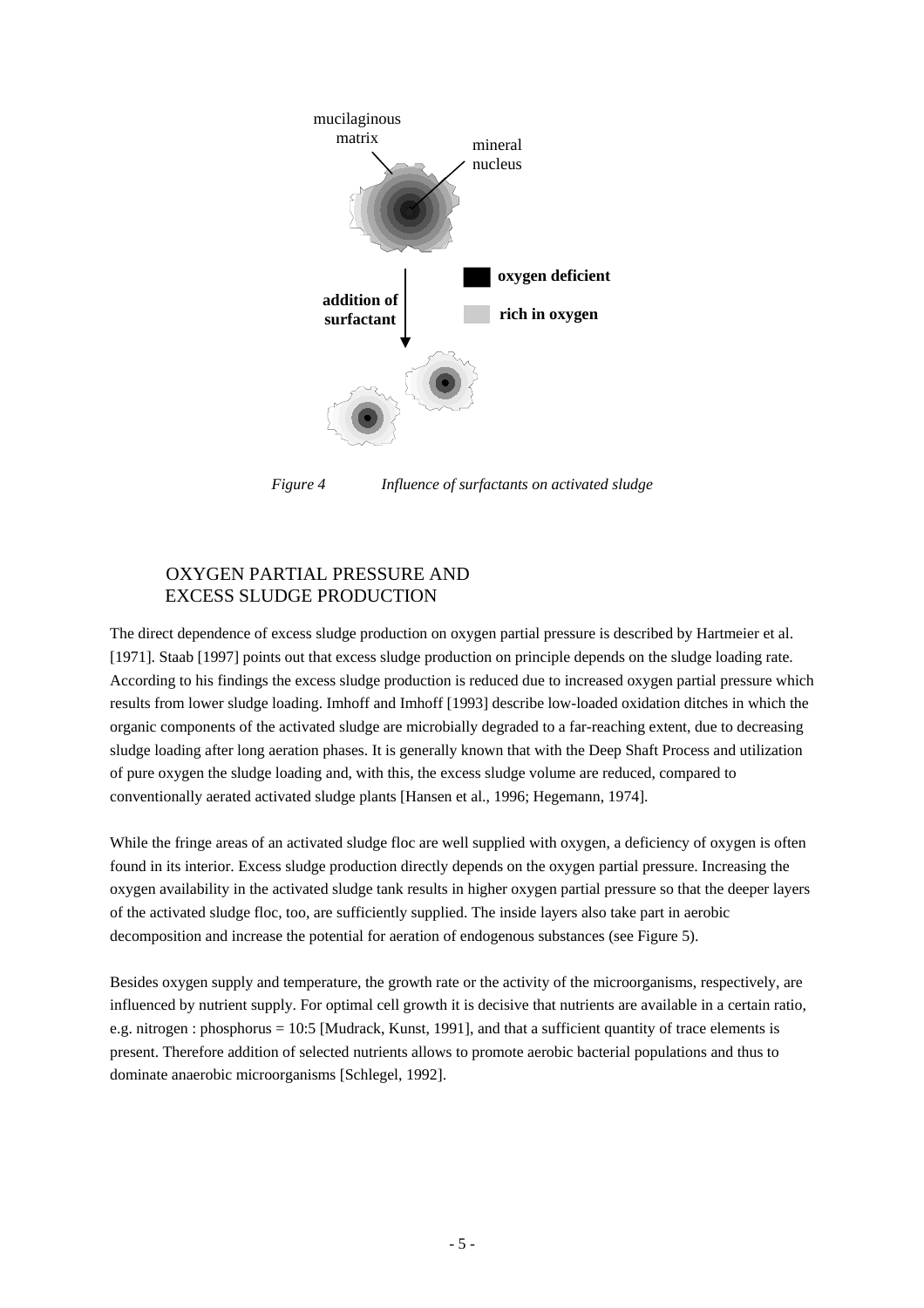

*Figure 5 Influence of surfactants on the oxygen availability of activated sludge* 

# APPLICATION OF THE EXCESS SLUDGE REDUCTION PROCESS

Using surfactants, it is possible to modify coalescence in a positive way and thus to considerably increase biological oxygen utilisation. The surface available becomes larger, and more oxygen goes into solution. By surfactants the flake matrix described above is attacked, parts of the matrix as well as cells are submitted to lytic processes, and more flake portions take an active part in the purification process. The finer and smaller the activated sludge flakes are, the better oxygen is able to diffuse into the interior of the flake, even at low oxygen concentrations (see figure 5).

The excess sludge is pumped out of the return-sludge flow into the aerobic stabilisation tank (see Figure 6). Inhere die sludge is aerated and mixed with additional nutrients. The micro-organisms are stimulated by additional nutrients, so that the biological process is stimulated to adapt to the new milieu conditions.

In a circulation system surface-active substances are added and the biochemical disintegration take part in a suitable reactor. The results of the biochemical disintegration can be easily increased by a physical disintegration pre-treatment (see Figure 6).

In this way the increase of mixed liquor suspended solids in the aerobic stabilisation tank is slowed down. Optimal dosing results in a steady mixed liquor suspended solids concentration in the aerobic stabilisation tank, and, with this, nearly infinite sludge age (see Figure 6).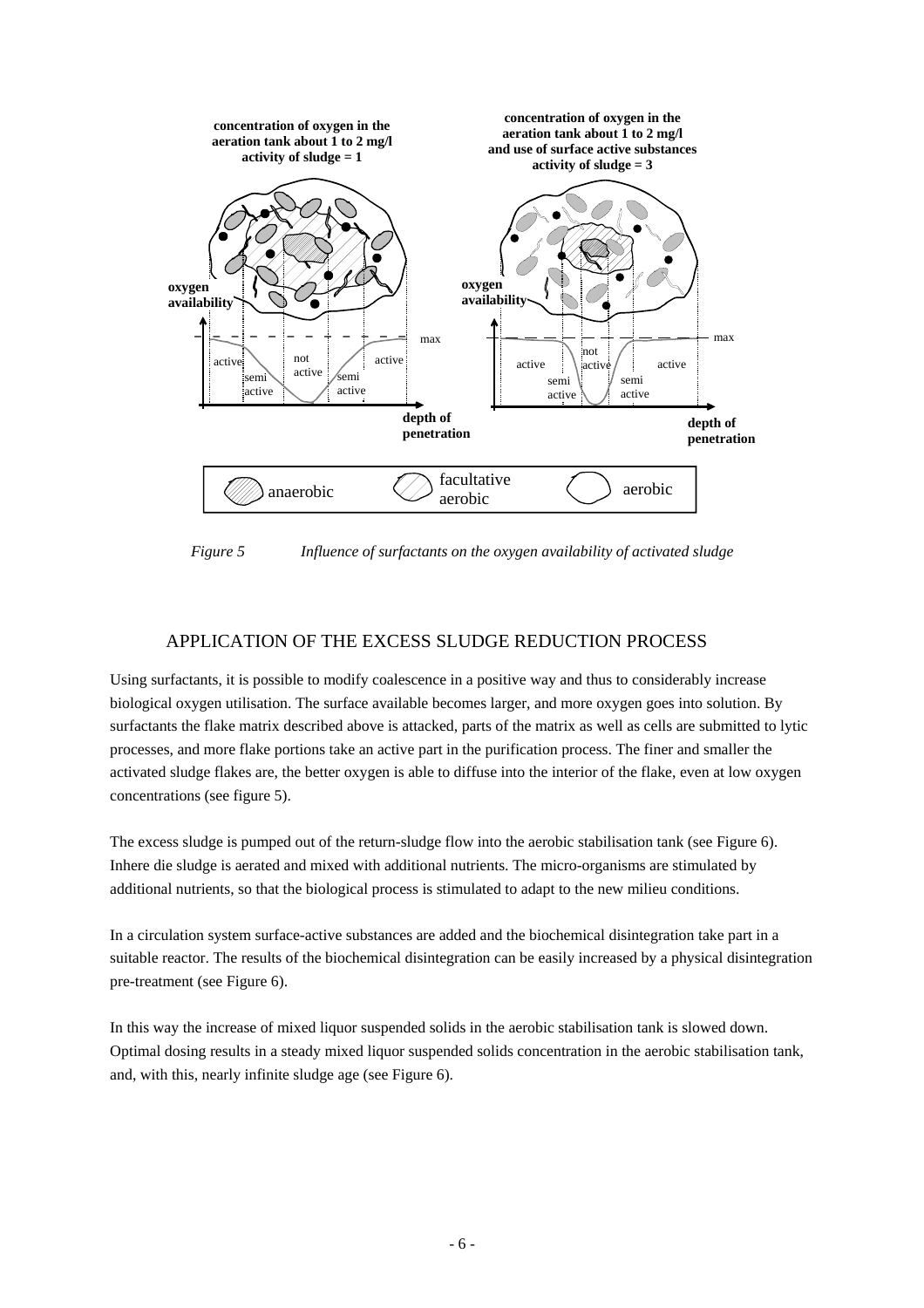

## FINAL CONSIDERATIONS

As a result of biological metabolic processes, biomass is produced everywhere in nature. But no intact ecosystem can be found where biomass is not reintegrated into new processes, and thus a balance turns up at the long term. The more oxygen is available in the aerobic stabilisation tank, the higher developed organisms may exist there. The reasons are, besides biodiversity and balanced nutrition, such bacteria which are able themselves to produce surfactants, e.g. Microthrix parvicella [Kunst, 1999]. All phenomena described here considered, one can imagine that it might be possible to create environmental conditions – increased activity of microorganisms and considerably improved oxygen availability – which lead to metabolization of non-active and perished cells within the activated sludge. From this the conclusion can be drawn that theoretically it might be possible to run the activated sludge process without excess sludge production.

For the first time a sound process well tried in practice is available which is very well suited to reduce excess sludge production as required in a global sustainable consideration. The cost for excess sludge reduction are by about 50 – 80 % compared with thermo treatment cost in Germany, depending upon the sewage treatment plant in question.